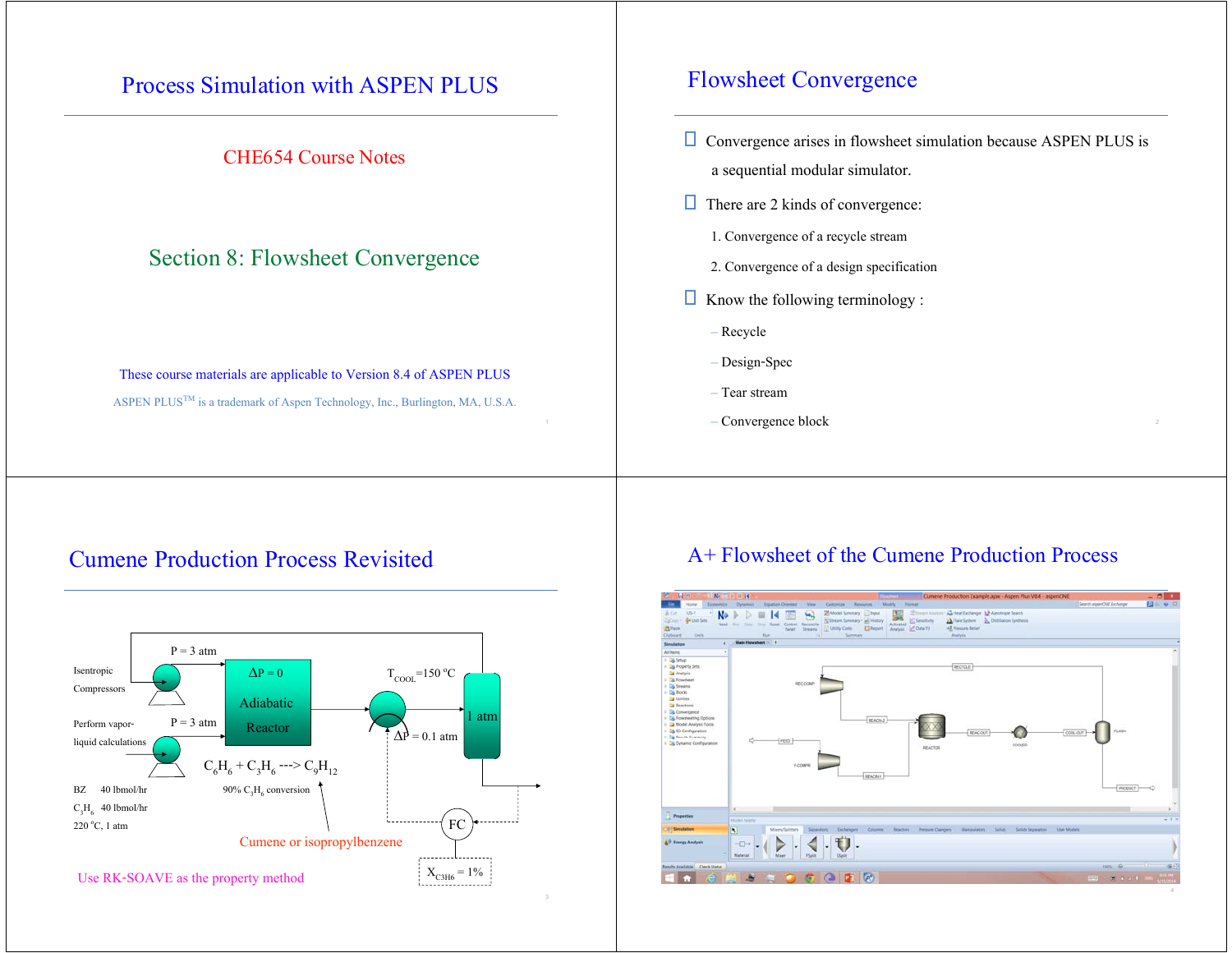# Flowsheet Convergence Specifications

- $\Box$  There are 4 levels of user interaction in specifying the convergence scheme for an  $A+$  simulation run.
- $\Box$  Each subsequent level is more complicated but more flexible than the previous one.
	- Level 1: Automatic tearing and sequencing (default)
		- Default convergence methods
	- Level 2: Designation of preferred tear streams
		- Level 1 + user specifies desired set of tear streams
		- Still default convergence methods

#### Flowsheet Convergence Specifications (Cont'd)

- Level 3: Specification of the tear stream and design-specs through convergence blocks
	- Level 2 + user specifies desired tear streams and convergence methods

Level 4: Specification of partial or total computational sequences

– Level 3 + user specifies a desired partial or complete sequence

### Level 1: Automatic Tearing and Sequencing

- $\Box$  A tear set is generated for each MCS\* using the method of Motard and Westerberg.
- $\Box$  All tear streams within a MCS are converged simultaneously using the Wegstein method.
- $\Box$  All design-specs are converged individually using the Secant method.
- $\square$  Design-spec convergence loops are nested inside the tear stream convergence loop.
- **\* MCS (Maximal Cyclical Subsystem) - a group of blocks which can be converged**

#### Calculation History from Level 1 Convergence

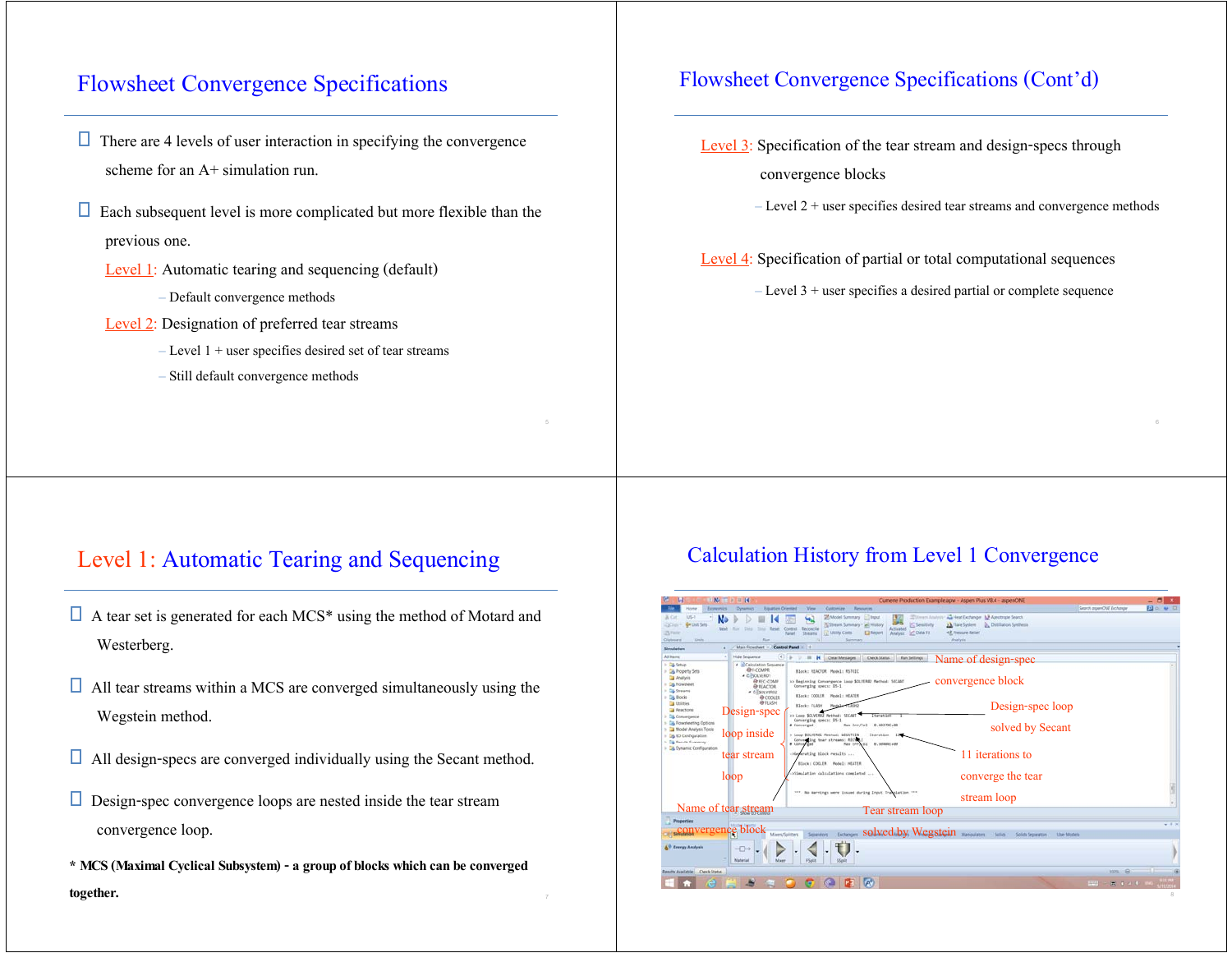# Convergence Methods in A+

#### **T** Tear Streams:

- Wegstein (default)
- Direct (Successive Substitution)
- Broyden
- Newton

#### Design Specifications:

- Secant (default)
- Broyden
- Newton

# Convergence Results from Level 1

#### Computational sequence:

 $\mathcal{L}_\mathcal{L}$  , and the set of the set of the set of the set of the set of the set of the set of the set of the set of the set of the set of the set of the set of the set of the set of the set of the set of the set of th

 Block \$OLVER01 (Method: WEGSTEIN ) has been defined to converge streams: RECYCLE Block \$OLVER02 (Method: SECANT ) has been defined to converge specs: DS-1 F-COMPR --> \$OLVER01 --> REC-COMP --> REACTOR --> \$OLVER02 -->

COOLER --> FLASH --> (RETURN \$OLVER02) --> (RETURN \$OLVER01)

- What is the calculated TCOOL from design-spec? \_\_\_\_\_\_\_\_\_\_\_\_\_\_
- □ What about tear stream? What is the system-generated tear stream?

# Level 2: User-Specified Tear Stream(s)

| N <sub>0</sub>                          | $B = 14$<br>Cumene Production Example.apw - Aspen Plus VII.4 - aspenONE                                                                                                                                                 | - 8                               |
|-----------------------------------------|-------------------------------------------------------------------------------------------------------------------------------------------------------------------------------------------------------------------------|-----------------------------------|
| <b>Representation</b><br>Home           | Ciatomize Resturces<br>Equation Orientald<br>View.<br><b>Dynamics</b>                                                                                                                                                   | Search aspenONF Exchange<br>日 中 日 |
| US-1<br>& Or<br>N                       | Model Summary. Thrust<br>Chimam Australin all Heat Eastwager & Associate Search                                                                                                                                         |                                   |
| G+Unit Sets<br>QOMY<br>bient.           | <b>IS</b> Semitivity<br><b>C.</b> Distillation Synthesis<br>(Stream Summary * an) History<br>63 Flave System<br>Activated<br>Reconcile<br>Step<br><b>Struct Reset Control</b><br><b>Burn</b>                            |                                   |
| 25 Farm<br>Oiphinest<br><b>DWB</b>      | Amelysis of Data Fit<br>42. Pressure Relief<br><b>Distry Com</b><br><b>El Report</b><br>Panel<br><b>Chauma</b><br><b>Burn</b><br>Analysis<br>Summary                                                                    |                                   |
|                                         | Convergence - Tear = +<br>Main Ficturate et :<br>Control Panel                                                                                                                                                          |                                   |
| Simulation<br>×                         | <b>O</b> Specifications   Information                                                                                                                                                                                   |                                   |
| All <b>Rents</b><br>1 City Settup       |                                                                                                                                                                                                                         |                                   |
| i Eg Property Setti                     | <b>Tear streams</b>                                                                                                                                                                                                     |                                   |
| Analysis                                | Stream<br>Tolerance:<br>Teace.<br>State variables<br>Component proup                                                                                                                                                    | Specify your                      |
| <b>I</b> Constant                       | <b>- REAC-OUT</b><br>$-0.0001$<br>Pressure & enthology                                                                                                                                                                  |                                   |
| <b>DS Streams</b><br>+ 03 Blocks        |                                                                                                                                                                                                                         |                                   |
| <b>Ca</b> Utilities                     |                                                                                                                                                                                                                         | own tear                          |
| <b>Tal Reactions</b>                    |                                                                                                                                                                                                                         |                                   |
| <b>A 25 Convergence</b>                 |                                                                                                                                                                                                                         |                                   |
| + Eig Options                           |                                                                                                                                                                                                                         | stream by                         |
| + La FO Options<br>O Tear               |                                                                                                                                                                                                                         |                                   |
| 1 03 Convergence                        | Tear stream                                                                                                                                                                                                             |                                   |
| <b>GT</b> Nesting Order                 | Should never be changed                                                                                                                                                                                                 | selecting                         |
| <b>Call Sequence</b>                    |                                                                                                                                                                                                                         |                                   |
| a) Scaling<br>1 El Flowsheeting Options | convergence tolerance                                                                                                                                                                                                   |                                   |
| - Ca Model Analysis Tools               |                                                                                                                                                                                                                         | $Convergence\rightarrow$          |
| - Di 10 Configuration                   |                                                                                                                                                                                                                         |                                   |
| <b>D</b> Results Summary                |                                                                                                                                                                                                                         |                                   |
| <sup>1</sup> E Dynamic Configuration    | Trace component threshold                                                                                                                                                                                               | <b>Tear from Data</b>             |
|                                         |                                                                                                                                                                                                                         |                                   |
|                                         | $Default = Tolerance/100$                                                                                                                                                                                               |                                   |
| <b>Properties</b>                       |                                                                                                                                                                                                                         | <b>Browser</b>                    |
|                                         | <b>Michel Paintte</b>                                                                                                                                                                                                   | $+3$                              |
| <b>Constation</b>                       | $\overline{\mathbf{N}}$<br>Mixers/Splitters<br>Columni<br><b><i>Pressure Changers</i></b><br><b>Manipulatizz</b><br>Separators<br>Exchangers<br><b>Enactors</b><br>Solids Separators<br><b>Liser Models</b><br>Solution |                                   |
| <b>AV</b> Energy Analysis               |                                                                                                                                                                                                                         |                                   |
|                                         | $\neg$                                                                                                                                                                                                                  |                                   |
|                                         | Material<br>Misse<br><b>ESpir</b><br>State                                                                                                                                                                              |                                   |
| put Changed Check Status                |                                                                                                                                                                                                                         | $m = 0$                           |
|                                         |                                                                                                                                                                                                                         |                                   |
|                                         | $(A^*)$                                                                                                                                                                                                                 | 第1410<br><b>HERRI</b>             |

# Level 2: User-Specified Tear Stream(s) (Cont'd)

- $\Box$  Allows users to enter a good initial guess for the desired tear stream
- $\Box$  To enter an initial guess, simply enter the input (such as flows, T and P) into the desired tear stream as if it were a feed stream.

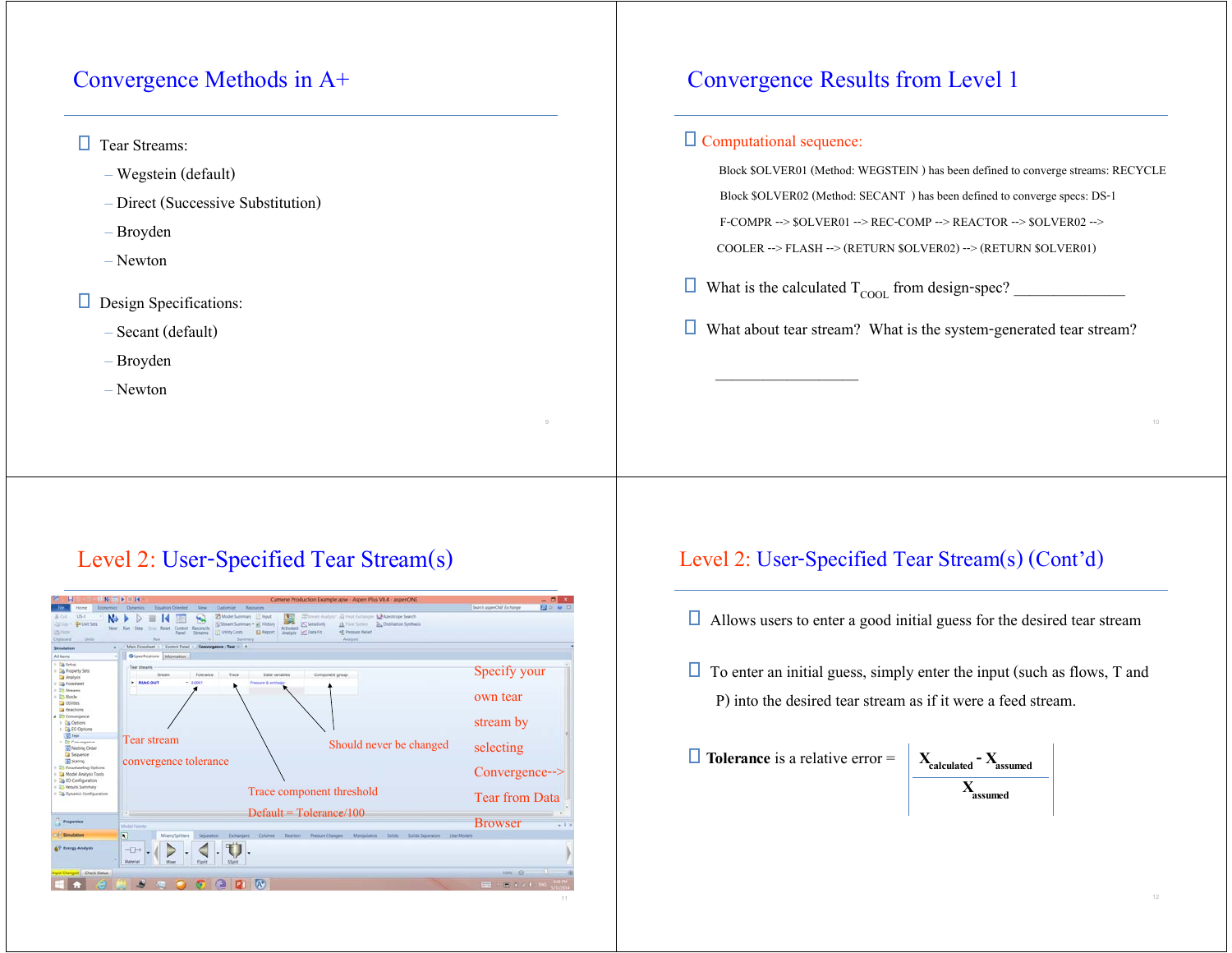### Level 2: User-Specified Tear Stream(s) (Cont'd)

- $\Box$  So what variables in a tear stream are being converged upon?
	- Mole flow of each component, pressure, and mass enthalpy
	- $-$  So (N+2) variables, where N is the total number of components
- **Convergence criterion: Max**  $X_{cal} X_{assumed}$   $\leq 10^{-4}$ **f**or all N+2 vars  $\qquad$  **X** assumed
- **Trace** is used to specify the threshold (mole fractions) under which that component would not participate in mass balance.

Default value = **Tolerance** /100 = 1 x10-<sup>6</sup>

# Convergence Results from Level 2

#### Computational sequence:

 Block \$OLVER01 (Method: WEGSTEIN) has been defined to converge streams: REAC-OUT Block \$OLVER02 (Method: SECANT ) has been defined to converge specs: DS-1 F-COMPR --> \$OLVER01 --> \$OLVER02 --> COOLER --> FLASH --> (RETURN \$OLVER02) --> REC-COMP --> REACTOR --> (RETURN \$OLVER01)

 $\Box$  How many iterations did it take Wegstein to converge the tear stream loop this time?

#### Level 3: User-Specified Convergence Block(s)

- $\Box$  There are 2 benefits in specifying your own convergence block
	- Can choose another numerical method to converge tear streams or design-specs
	- Can choose to converge tear streams and design-specs simultaneously
- We will do 2 things in this exercise:
	- 1. Choose Broyden to converge the tear stream REAC-OUT, and at the same time choose Newton to converge Design-Spec
	- 2. Choose Broyden to converge both tear stream and design-spec together

#### Level 3: Exercise 1

- $\Box$  First reinitialize the run and clear the Convergence Tear Specifications form.
- $\Box$  Create a new convergence block called C-1 for tear stream by selecting Convergence --> Convergence from the Data menu
	- Enter Broyden when asked for convergence Type
	- Specify the desired tear stream in the Tear Streams tab
- $\Box$  Create another convergence block called C-2 for design-spec
	- Enter Newton when asked for convergence Type
	- Specify the design-spec ID in the Design Specs tab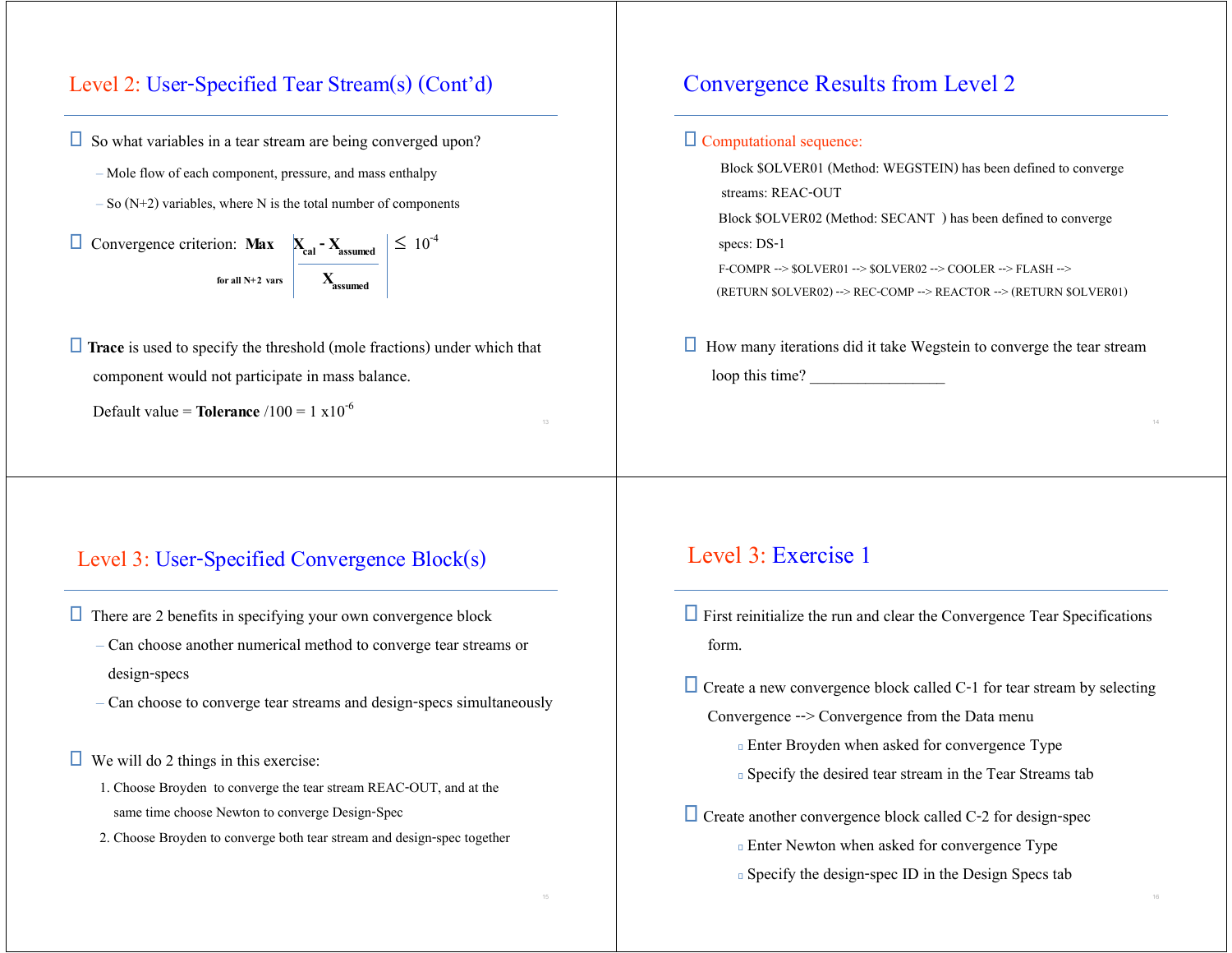| N-<br>н                                                 | $b = 14$                                      | Cumene Production Example.apw - Aspen Plus VB.4 - aspenONE                                                                                                                             | $-01$            |  |  |  |  |  |  |
|---------------------------------------------------------|-----------------------------------------------|----------------------------------------------------------------------------------------------------------------------------------------------------------------------------------------|------------------|--|--|--|--|--|--|
| Home<br>fermemex                                        | Equation Oriented<br><b>Dynamics</b>          | Search aspenONE Exchange<br>View<br>Cuttorize - Finouvers                                                                                                                              | <b>Ele w B</b>   |  |  |  |  |  |  |
| $US-1$<br>×<br>A Dr.                                    |                                               | Model Summary   Piput<br>Chimam Analysis: 62 Heat Exchanger & Azectope Search                                                                                                          |                  |  |  |  |  |  |  |
| <b>Q</b> +Unit Sett<br><b>DOW!</b>                      |                                               | Si Street Summary · W History<br>Serectivity<br>LA First System B. Distillation Systhesis                                                                                              |                  |  |  |  |  |  |  |
| 25 Parke                                                | Next Plan Step                                | <b>Sizz: Kevet Control Recordie</b><br>Activated<br>Utility Costs<br><b>El Report</b><br>Analysis of Data Fit<br><b. pressure="" relief<br=""><b>Streams</b><br/>Panel.</b.>           |                  |  |  |  |  |  |  |
| Cipboard<br>Lists:                                      | <b>Burt</b>                                   | <b>Analysis</b><br>Summary                                                                                                                                                             |                  |  |  |  |  |  |  |
| ٠<br>Simulation                                         |                                               | Main Flowsheet - Control Panel - C-1 (BROYDEN) - +                                                                                                                                     |                  |  |  |  |  |  |  |
| All herrs                                               | $\sim$                                        | O Design Specs   O Tear Stream   Calculator Team   Parameters   Information                                                                                                            |                  |  |  |  |  |  |  |
| <b>Dig Setup</b>                                        |                                               |                                                                                                                                                                                        |                  |  |  |  |  |  |  |
| > Eg Property Sets                                      | Tear streams                                  |                                                                                                                                                                                        |                  |  |  |  |  |  |  |
| Analysis                                                | Stream                                        | Tolerance<br>Trace<br>State variatives<br>Component group                                                                                                                              |                  |  |  |  |  |  |  |
| <b>Dig Ficrostreet</b>                                  | <b>&gt; REAC-OUT</b>                          | $-0.0001$<br><b>Pressure &amp; enthinizy</b>                                                                                                                                           |                  |  |  |  |  |  |  |
| <b>D. C. Streams</b>                                    |                                               |                                                                                                                                                                                        |                  |  |  |  |  |  |  |
| $+23$ Blocks<br><b>Ca</b> Utilities                     |                                               |                                                                                                                                                                                        |                  |  |  |  |  |  |  |
| <b>Bractions</b>                                        |                                               |                                                                                                                                                                                        |                  |  |  |  |  |  |  |
| <b>A Z</b> Convergence                                  |                                               | Tear stream loop                                                                                                                                                                       |                  |  |  |  |  |  |  |
| + Eg Options                                            |                                               |                                                                                                                                                                                        |                  |  |  |  |  |  |  |
| + La to Options                                         |                                               |                                                                                                                                                                                        |                  |  |  |  |  |  |  |
| g) Tear                                                 |                                               | C-1 using Broyden                                                                                                                                                                      |                  |  |  |  |  |  |  |
| 4 <b>Pr</b> Convergence                                 | N.                                            | $P = H$                                                                                                                                                                                |                  |  |  |  |  |  |  |
| <b>1 D's SOLVERDS</b><br>+ D's SOLVEROU                 | <b>Roman</b>                                  | Cumerie Production Example.apw - Aspen Plus VII.4 - aspenCNE<br>Sent happening Systems<br>Commission<br><b><i><u>Relations</u></i></b><br><b>Christmas</b>                             | - 8 ×<br>图 = # 日 |  |  |  |  |  |  |
| $-28C-1$                                                | $35 - 1$                                      | <b>Equation Diversed</b><br><b>Viru</b>                                                                                                                                                |                  |  |  |  |  |  |  |
| a) Input                                                | $B = 14.$<br><b>Quincy: Platies</b>           | Minist Symboy (2) hast<br>Witness Announce all Heal Enforced N. Amstrope Search<br>÷<br>咽<br>Scheen Sunmary - all History<br>EZ)<br><b>ISSeabury</b><br>15 Harrison Distinguis Systems |                  |  |  |  |  |  |  |
| <b>B</b> Results                                        | <b>Supple</b><br>25 Felter                    | Reset Control Recording<br><b>HALL</b><br>Activated<br>Culum Parametro T. Core<br>Chinary Com . El Report Analysis (CD Par Fit.)<br>of Avenue Felix!<br>Fared   Streams                |                  |  |  |  |  |  |  |
| Alesting Order                                          | Ciptoint<br>Outs                              | Post.<br>Analysis                                                                                                                                                                      |                  |  |  |  |  |  |  |
| <b>El Sequence</b>                                      | m.<br><b>Simulation</b>                       | Man Fourteet -   Control Faret - 2-2 (NEWTON) :   +                                                                                                                                    |                  |  |  |  |  |  |  |
| (a) Scaling                                             | All farms                                     | O Design Spect Tage Streams   Calculator Team   Parameters   Information                                                                                                               |                  |  |  |  |  |  |  |
| > E's Flowsheeting Options<br>- To Model Analysis Tools | <b>Ca</b> Setua                               | Design specifications                                                                                                                                                                  |                  |  |  |  |  |  |  |
| the external                                            | <b>Co</b> Property Sets<br><b>Ca Analytis</b> | / Maximum steel<br>Design spec<br>Tolerance.<br>Step size                                                                                                                              |                  |  |  |  |  |  |  |
| Properties                                              | <b>Ca Finanteet</b>                           | size                                                                                                                                                                                   |                  |  |  |  |  |  |  |
|                                                         | <b>C3 Streams</b><br><b>C's Buicks</b>        | 341<br>$-0.1$                                                                                                                                                                          |                  |  |  |  |  |  |  |
| <b>Dig Smalation</b>                                    | Ca Utilities                                  |                                                                                                                                                                                        |                  |  |  |  |  |  |  |
|                                                         | <b>Ca</b> Reactions                           |                                                                                                                                                                                        |                  |  |  |  |  |  |  |
| & P Energy Analysis                                     | · in Convergence<br>> Ca Options              |                                                                                                                                                                                        |                  |  |  |  |  |  |  |
|                                                         | > Eg to oytow                                 |                                                                                                                                                                                        |                  |  |  |  |  |  |  |
|                                                         | Gi <sup>7ear</sup>                            |                                                                                                                                                                                        |                  |  |  |  |  |  |  |
| ut Changed Check Status                                 | . 25 Consequents<br><b>ES SOCIETE</b>         |                                                                                                                                                                                        |                  |  |  |  |  |  |  |
|                                                         | + DS SOUVINGS                                 |                                                                                                                                                                                        |                  |  |  |  |  |  |  |
|                                                         | $+$ Eg Cit.<br>$\frac{1}{2}$ liqué            | Design-spec loop                                                                                                                                                                       |                  |  |  |  |  |  |  |
|                                                         | $2$ <sup>tesn</sup>                           |                                                                                                                                                                                        |                  |  |  |  |  |  |  |
|                                                         | $+5804-$                                      | C-2 using Newton                                                                                                                                                                       |                  |  |  |  |  |  |  |
|                                                         | <b>Kirest</b><br>$2$ Amazo                    |                                                                                                                                                                                        |                  |  |  |  |  |  |  |
|                                                         | To Newting Orcher                             |                                                                                                                                                                                        |                  |  |  |  |  |  |  |
|                                                         | Ca Sequence                                   |                                                                                                                                                                                        |                  |  |  |  |  |  |  |
|                                                         |                                               |                                                                                                                                                                                        |                  |  |  |  |  |  |  |
|                                                         | Properties                                    | <b>Bullet Fight</b>                                                                                                                                                                    | $+1.$            |  |  |  |  |  |  |
|                                                         | <b>CEMANIA</b>                                | ×.<br>Echingen : Column - Realize - Permet Danger: Marquisition - Solite - Solid Separator: Unit Models<br>Missing Tachthern                                                           |                  |  |  |  |  |  |  |
|                                                         |                                               |                                                                                                                                                                                        |                  |  |  |  |  |  |  |
|                                                         |                                               |                                                                                                                                                                                        |                  |  |  |  |  |  |  |
|                                                         | <b>AV Energy Analysis</b>                     | $-$ TH                                                                                                                                                                                 |                  |  |  |  |  |  |  |
|                                                         |                                               | Material.<br>Plastik<br><b>SSAD</b><br>Miam                                                                                                                                            |                  |  |  |  |  |  |  |
|                                                         | <b>Project Check Status</b>                   |                                                                                                                                                                                        |                  |  |  |  |  |  |  |
|                                                         |                                               | AB<br>$\begin{array}{c} \n\bullet & \bullet & \circ \end{array}$                                                                                                                       | 17               |  |  |  |  |  |  |

## Convergence Results from Level 3: Exercise 1

#### Computational sequence:

F-COMPR --> C-1 --> C-2 --> COOLER --> FLASH --> (RETURN C-2) --> REC-COMP --> REACTOR --> (RETURN C-1)

- $\Box$  Note that C-2 is still nested inside C-1 (Design-spec nested inside Tear stream).
- $\Box$  How many iterations did it take Broyden to converge the tear stream loop this time?

# Level 3: Exercise 2 and Results

- Delete C-1 and C-2 convergence blocks in Exercise 1, and reinitialize the run.
- $\Box$  Create a new convergence block called C-1, this time specifying both the Design Specs and the Tear Streams tabs.

#### Computational sequence:

F-COMPR --> C-1 --> COOLER --> FLASH --> REC-COMP --> REACTOR --> (RETURN C-1)

 $\Box$  How many iterations did it take Broyden to converge both tear stream and design-spec this time?

## Level 4: User-Specified Sequence

- $\Box$  Rarely used
- $\Box$  As an exercise, do the following:
	- Create a convergence block called C-TEAR to converge tear stream REAC-
	- OUT with Broyden.
	- Create a convergence block called C-SPEC to converge the design-spec.
	- Nest C-TEAR inside C-SPEC (opposite of the default in Level 1).
- $\Box$  To specify your own sequence, use Convergence  $\rightarrow$  Sequence from the Data pulldown menu